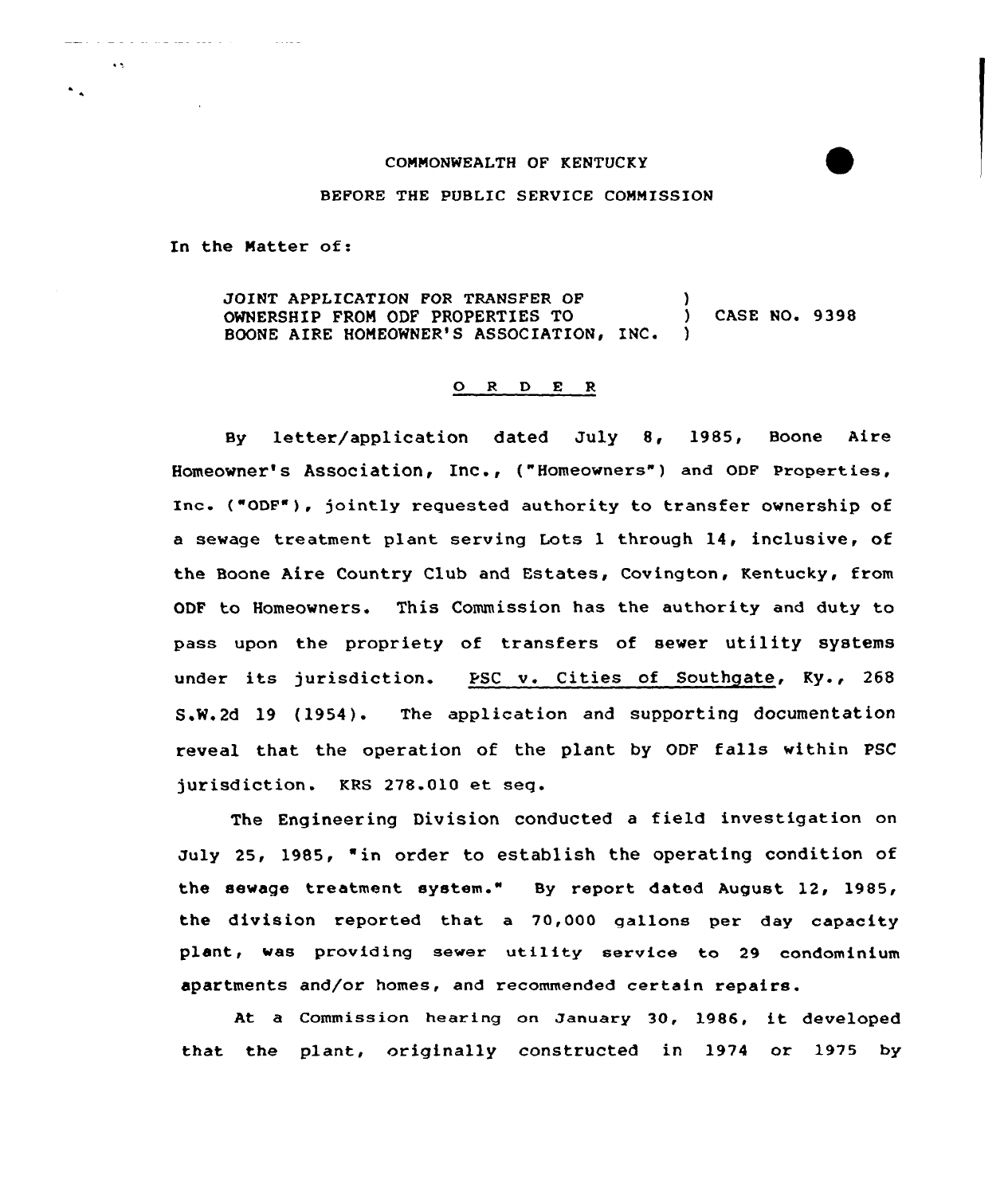developer, Gunpowder Creek Development Company, had been designed to serve seven condominium buildings of 24 units each, plus additional individual residential units planned for the area, for a total of approximately 205 customers. The plant presently serves only 29 customers, 24 of whom are residents of the one condominium building, (now completed), and <sup>5</sup> other occupants of single-family residences adjoining. The original development tract has been rezoned as single family residential.

Due to "financial trouble" experienced by the developer, ODF acquired the sewage treatment facilities at a mortgage foreclosure in February, 1979. Since acquiring the property, ODF has operated the system through an informal working arrangement with Boone Aire Condominium Association ("Condominium Association", not "Homeowners" ) and one of its members, who is <sup>a</sup> trained operator. Each customer pays a flat \$14 a month to the Condominium Association for his sewer service. The balance of the sewer facility's monthly operational expenses is "contributed" by ODF.

According to ODF's witness, ODF approached Boone County Sewer and Water District ("Boone County") and attempted to negotiate a take-over by the latter entity, but was unwilling to accede to Boone County's terms, which included a tap-on fee of \$ 400 for each additional hookup, and a starting rate of \$15.75 per month per customer.

Apparently under the impression that operation of the plant by a non-profit homeowners association form of organization would, in and of itself, remove this system from PSC jurisdiction, ODF and Homeowners have made this application.

 $-2-$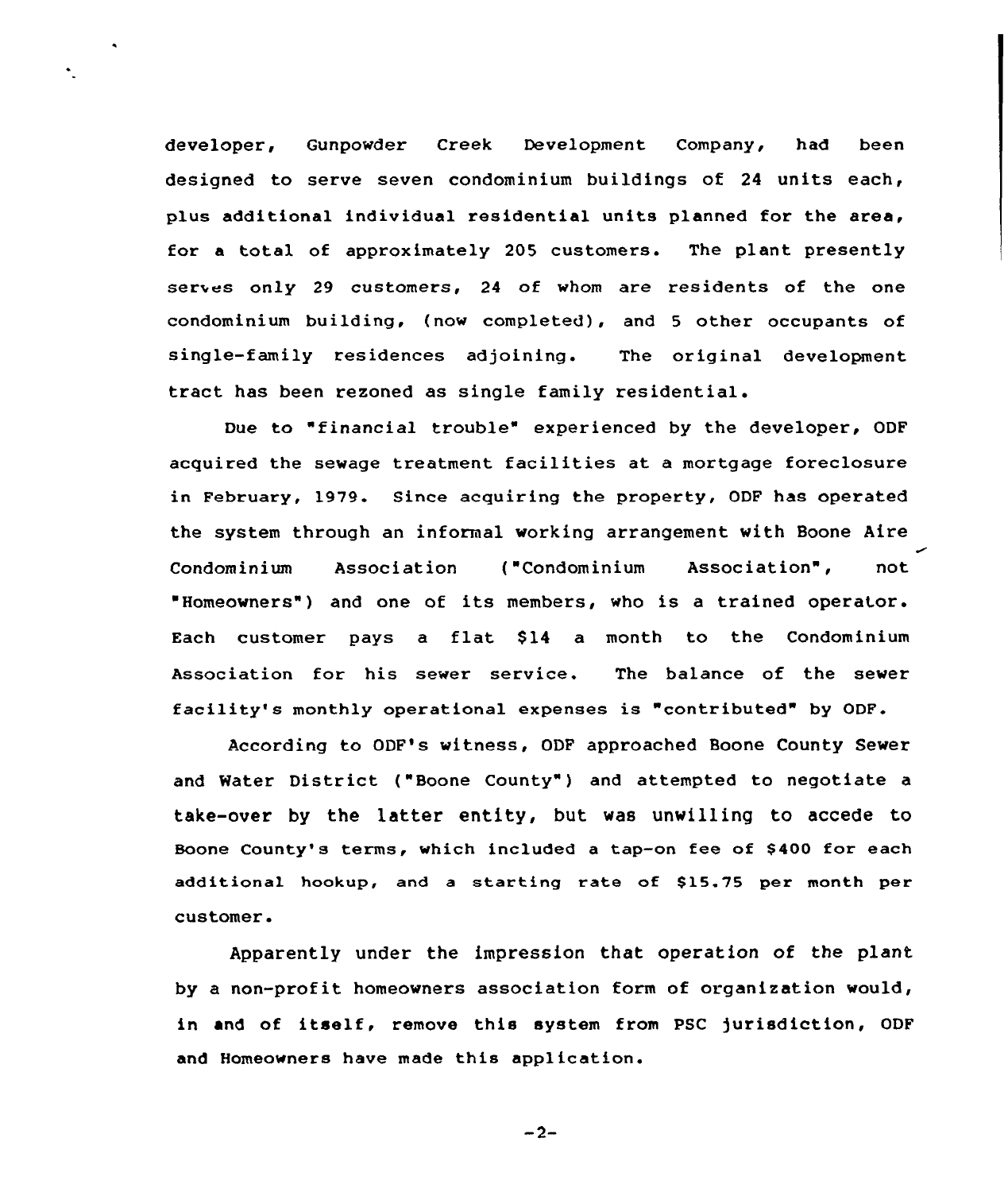It was contemplated (and Homeowner's Articles provide) that the original members of the Association will be composed of the 24 condominium owners and 24 other single family residence owners of homes to be constructed on the original Gunpowder tract. Additional members will be admitted from the area, by vote of the members, as new customers are hooked up.

 $\ddot{\phantom{a}}$ 

Evidence offered at the hearing and documentation furnished by the joint applicants tend to show adequate financial resources in Boone Aire Condominium Association. Nembers of the Boone Aire Condominium Association are also members of the newly-formed non-profit corporation, new owner of the sewer facility.

The joint application, testimony and evidence offered at the hearing disclose that sewer service is currently being provided for a monthly rate of compensation and the new owners contemplate the addition of new customers in the undeveloped area around the plant in order to utilize the excess capacity of the plant and reduce unit costs. This constitutes an offering for "treatment of sewage for the public" within the meaning of KRS 278.010(3)(f), and subjects the plant and its new owners to the jurisdiction of this Commission.

There may be circumstances of closely held facilities where the statutory definition of a regulated utility under KRS  $278.010(3)(f)$  does not apply, such as a person who treats only his own sewage, not "for the public" nor "for compensation", or <sup>a</sup> narrowly defined existing group of owners who share expenses only, not serving outsiders. However, where the size and nature of the plant requires the recruitment and participation of additional

-3-